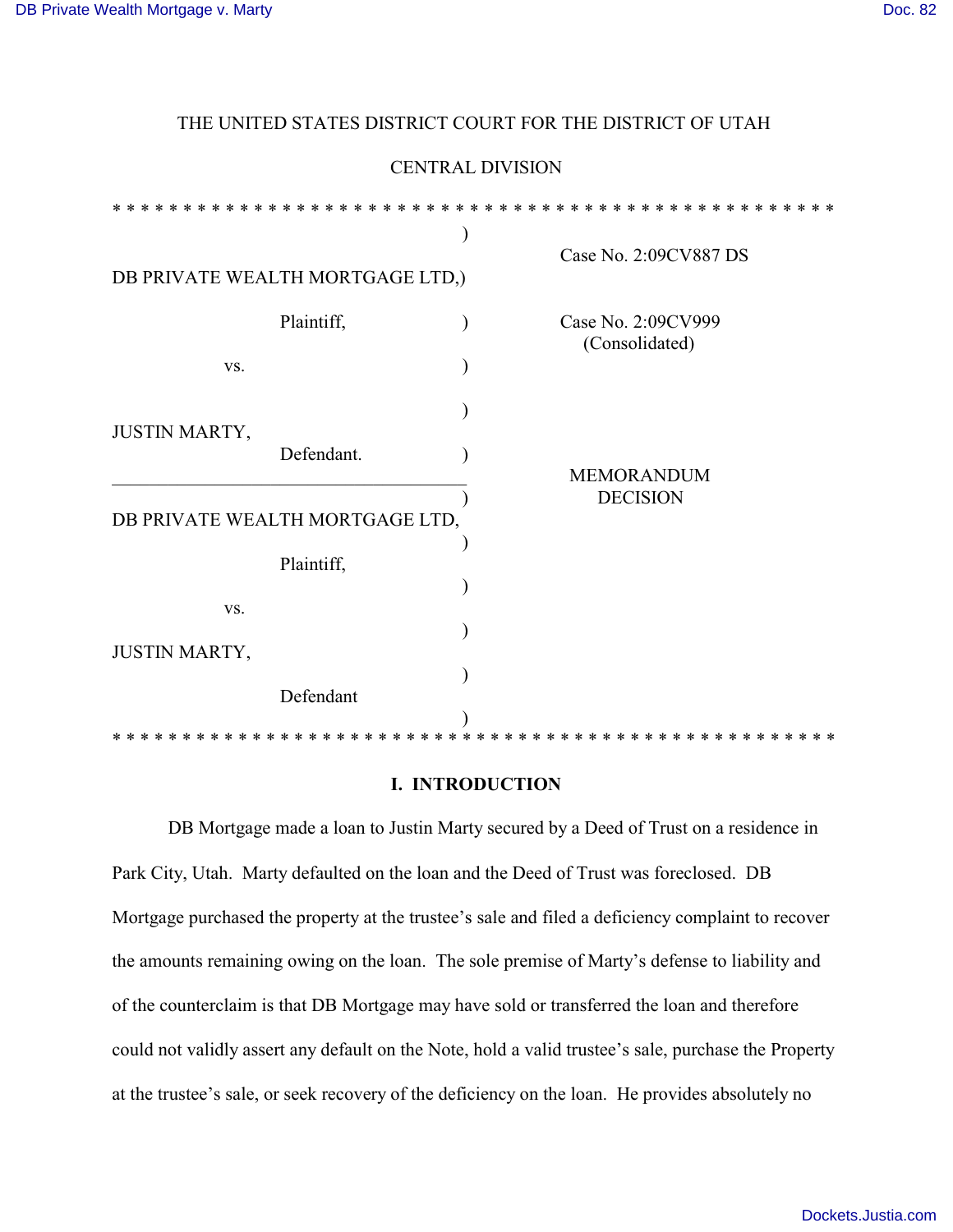evidence to support these claims. In fact, he admits that he has never received any notice that the loan was assigned, nothing has ever been recorded indicating that the loan was assigned, and he has never been instructed to make payments to anyone other than DB Mortgage. His only evidence is his unsupported observation that some lenders don't keep their loans but instead package up the loans and sell them to investors. He speculates that this may have happened in this case and builds his defense and his Counterclaim solely on this speculation. This is insufficient. The court hereby grants Plaintiff's Combined Motion for Partial Summary Judgment on the Complaint and Motion to Dismiss Counterclaim in the Case.

## **II. ANALYSIS**

Rule 56(c) of the Federal Rules of Civil Procedure state that summary judgment "should be rendered if the pleadings, the discovery and disclosure materials on file, and any affidavits show that there is no genuine issue as to any material fact and that the movant is entitled to judgment as a matter of law." "The mere existence of a scintilla of evidence in support of the [non-movant's] position will be insufficient [to overcome a motion for summary judgment]; there must be evidence on which the jury could reasonably find for the [non-movant]." *Farm Bureau Life Ins. Co. v. Am. Nat'l Ins. Co.,* 505 F.Supp2d 1178, 1184 (D. Utah 2007).

The court agrees with Plaintiff that Mr. Marty has not provided even a "mere scintilla of evidence." He has provided *no* evidence. All of his arguments are based on speculation, conclusory statements, unsupported claims, and conclusions that defy logic. Despite the fact that DB Mortgage has the Note and has produced a copy of the Note, Marty still maintains that DB